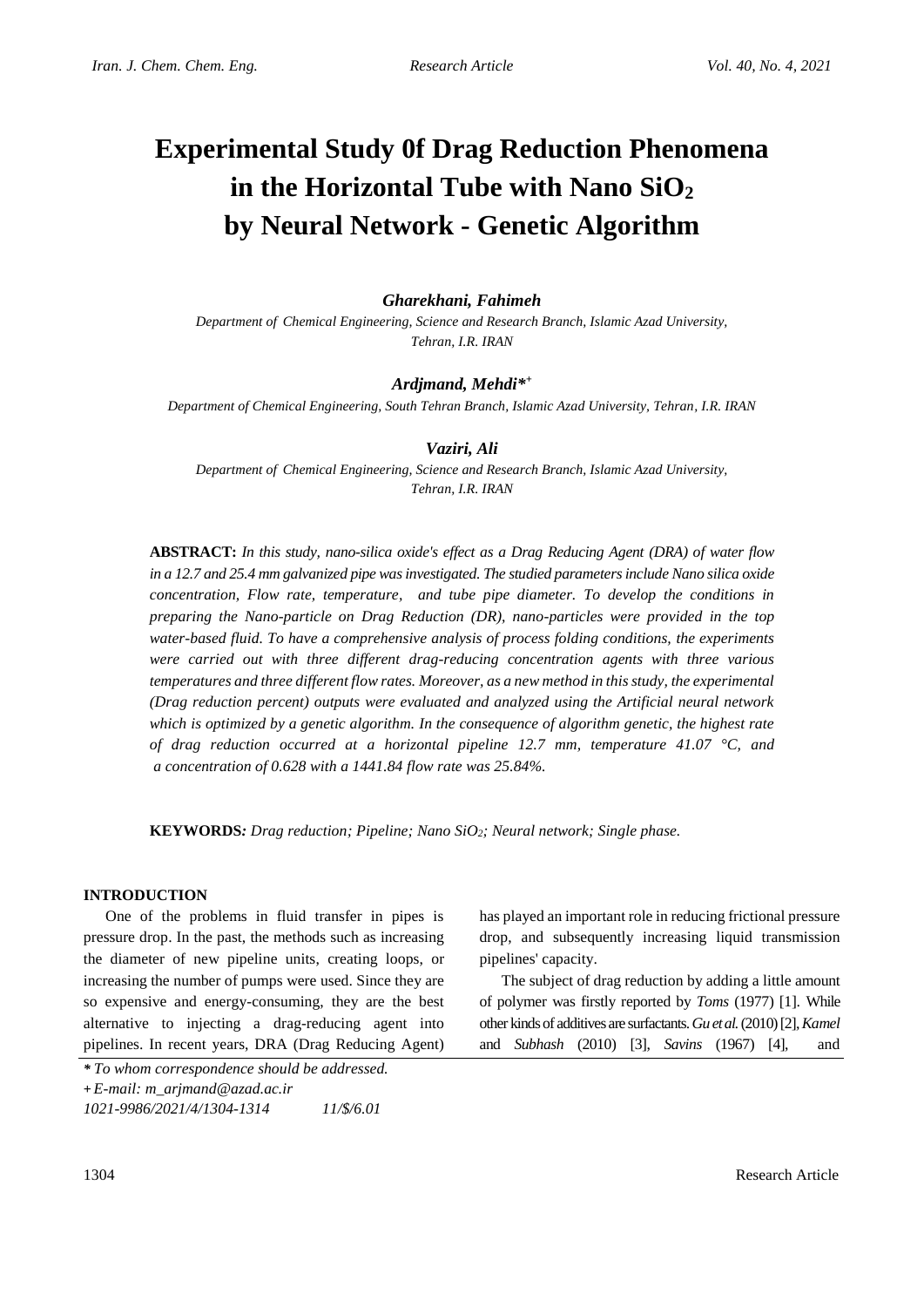*Abubakar* (2014) [\[5\]](#page-8-2) studied soap solutions and observed that they also display drag reduction characteristics. Up to date, Polymeric Compounds with high molecular mass have been used to reduce drag [\[6-9\]](#page-9-2). An additional solid particle in micrometer size was considered for decades[\[10\]](#page-9-3). Much research was done on nano-particles effects on the heat transfer coefficient [\[11-16\]](#page-9-4).

Some studied have been performed to reduce drag in pipes by nanofluids[\[17-23\]](#page-9-5). *Tao et al.* (1996) used a diamond nanoparticle additive in paraffin oil. The results show that posses a highly load-carrying capacity which decreases wear and friction [\[24\]](#page-9-6).

*Hu et al.* (2002) used nanoparticle magnesium borate for lubricating oil additives. The results showed wear resistance and load-carrying capacity of 500 SN base oil were increased, and the oil's friction coefficient was decreased [\[25\]](#page-9-7).

Thermal conductivity, viscosity, and stability of nanofluids containing Multi-Walled Carbon NanoTubes (MWCNTs) stabilized by cationic chitosan were studied by *Phuoc et al.* (2011) Thermal conductivity increase from 2.3% to 13% with 0.5wt% to 3wt% MWCNT<sup>s</sup> (0.24 to 1.43 vol%). They observed that the increase in thermal conductivity was due to fluid viscosity.

MWCNT can be used to either increase or decline the viscosity due to the weight fractions for decline viscosity was reduction up to 20% [\[26\]](#page-9-8).

Zulkifli et al. (2013) illustrated TiO<sub>2</sub> nanoparticles added to palm oil-based TMP (trimethyl propane) ester at 160 kg decreased the friction coefficient (15%) which decreased the wear scar diameter (11%) as compared to TMP ester without  $TiO<sub>2</sub>$  nano-sized [\[27\]](#page-10-0).

In the field of  $SiO<sub>2</sub>$  nano-particles based on water, water air, *Pouranfard et al.* (2014, 2015) have shown that the drag declines with decreasing pipe diameter and relative roughness and increasing concentration. Two mechanisms for drag reduction by nanofluids in streams within pipelines are possible. Firstly due to the changes in the rheology of the base fluid, the time which is needed to reach turbulence is delayed. The amount of drag in slow currents is negligible and so drag reduction along the entire pipeline route will happen. Also, reduction of tube roughness by the collision of nanoparticles in nanofluids and filling of micron cavities in the surface of the tube is a common subject. It should be mentioned this mechanism is specific to nanoparticles that have

Research Article 1305

tribological properties and it is related due to their morphology and high strength [\[28,](#page-9-9) [29\]](#page-10-1).

*Gierczycki et al.* (2015) studied drag reduction with CTAC/Nasal (cetyltrimethyl ammonium chloride/sodium salicylate) in the base fluids water and 1%vol Cuo based nanofluid. Results showed a maximum DR% decrease with larger diameter pipes, and Re number range is narrower at nanofluid than water solution [\[30\]](#page-10-2).

*Li et al.* illustrated the nanoparticle SiC for increasing thermal conductivity in engine coolant. It is shown that the thermal conductivity increased by an increase in volume fraction and temperature. The highest thermal conductivity was 53.8% with o.5% vol nanoparticle and 50 $\mathrm{^0C}$  temperature [\[31\]](#page-10-3).

*Chen et al.*(2016) stated 0.01 wt% of nanodiamonds can have 32.5% reduction in the diameter of the wear scar and an increase of 119.3% in the contact pressure among the rubbing surfaces [\[32\]](#page-10-4). *Gulzar et al.*(2017) stated there is a stable dispersion of nano additives for nano lubricants. Nanoparticle  $Tio<sub>2</sub>/Si<sub>02</sub>$  (average particle size 50 nm) had appreciable dispersion capability which developed load-carry capacity, been anti-wear and friction reduce [\[33\]](#page-10-5).

*Zhang et al.* (2018) were synthesized three cellulose esters, cellulose acetate butyrate, cellulose acetateoctanoate, and cellulose acetate-laurate, and inverted to nanoparticles and then added to paraffin oil. Tribological testing illustrated anti-wear and load-carrying properties increase with nano esters[\[34\]](#page-10-6).

*Ren et al.* (2019) showed underwater drag reduction with a mico-nano composite structure. The simulation results illustrated an 89.49% drag reduction rate obtained. Water drag reduction benefits because of the decline in energy consumption [\[35\]](#page-10-7).

In our study,  $SiO<sub>2</sub>$  nanoparticles as unexpansive and effective materials have been applied for the purpose of drag reduction. In this investigation, the effect of four influencing factors on drag reduction including flow rate, temperature, pipe diameter, and nanoparticles concentration have been studied. For the purpose of finding parameters' importance order and optimum values, the obtained experimental data have been used for modeling by the neural network system and optimized through the genetic algorithm. It should be mentioned until now, this type of computational programming has not been used for the purpose of drag reduction analysis.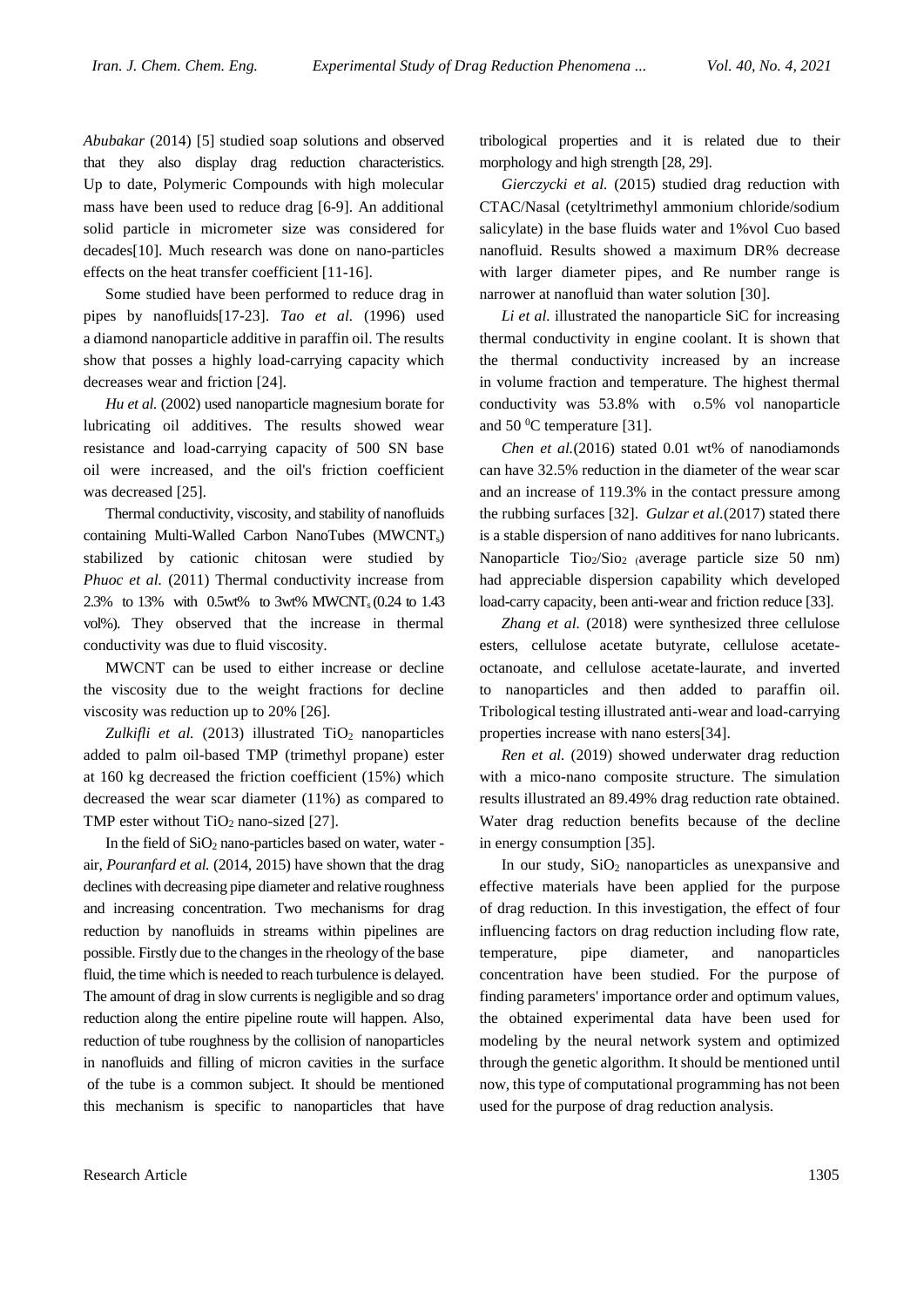## *The definition of reducing drag phenomenon*

The method of adding additives, among them reducing factors, has a great importance. The essential additives for reducing drag can be polymer additives and nanocomposites which have sufficient degradation resistance and perform well. Injecting DRA (Drag Reducing Agent) into pipelines makes large vortices become smaller vortices in the turbulent flow, reducing the friction coefficient. The mechanism of drag reduction is still unclear and remains a significant challenge for researchers. *Virk et al.* (1975) can cite one of the best research on drag reduction. According to the results, the thickness of the wall layer increases with the presence of DRA. It increases the layer velocity profile and consequently reduces the contact surface and friction coefficient. The results of his work are presented in an equation due to the drag reduction process [\[36\]](#page-10-8). Besides, it can be said which all researchers observed the greatest drag reduction in Reynolds currents above 2500 [\[37\]](#page-10-9).

The percentage of drag reduction is one of the drag reduction section criteria, which is defined as Equation (1) at a constant flow rate.

$$
DR\% = \left(1 - \frac{\Delta p \text{ nano}}{\Delta p \text{ solvent}}\right) \times 100\tag{1}
$$

Where *∆pnano* and *∆psolvent* are pressure drops in the presence of additive and operating fluid, respectively.

## **EXPERIMENTAL SECTION**

## *Experiment Structure*

To analyze the drag reduction in a horizontal tube, we carried out in a build-up closed-loop liquid circulatory system. The schematic diagram for the experiment is shown in Fig. 1. It consists of two galvanized iron pipes with a diameter of 12.7 and 25.4 mm which is mounted on both sides of the tube, one meter apart with digital pressure and temperature sensors that is connected to a tank containing a thermal element and a thermal sensor PT100, centrifugal pump (model QB60), water flow meter.

The pressure in both ends of the tube was measured by a Swiss-made digital trafag 1.6 bar with 0.01mbar accuracy and read by a Digital Atones display made in Korea with an accuracy of 0.01. Then, the pressure drop was measured and the percentage of drag reduction calculated by Equation (1).

The fluid inside the tank is heated by a heating element and regulated by the PT100 sensor, and the temperature sensor reads the temperature at the two ends. The flow rate was measured by a bass instrument flowmeter (vertical rotameter) measuring from 250 to 2500 liters per hour with 5% precision. Nano  $SiO<sub>2</sub>$ , %, 20-30 nm by purchased Houston, TX77084, USA

#### *Testing steps*

First, ensure the inlet and outlet valves of the not tested pipeline are closed so that the inlet and outlet valves of the being tested pipeline will be open. The single-phase flow of water without the Nano  $SiO<sub>2</sub>$  enters the pipe under various operating conditions and temperatures. The studied parameters in the single-phase experiment include Nano  $SiO<sub>2</sub>$  concentration, temperature, flow rate, and tube diameter. Pour the desired concentration into the tank and heat, until it reaches the desired temperature. Adjust the flow rate by opening the valves, reading the flowmeter, and reading the pressure on both sides using a digital pressure gauge to calculate the pressure drop and the percentage of drag reduction.

To prepare the nano solution, remove the required amount of silica nanopowder as calculated by the following equation, stirred in the water solution with a 0.5% surfactant N,N,N,N Tetramethylethyldiamine and homogenized in the homogenizer at 400 watts and frequency of 20 kHz for half an hour and then poured the rest with water. Turn the volume up.

$$
m_p = \varphi \times \nu_T \times \rho_p \tag{2}
$$

$$
vp = m_p / \rho_p \tag{3}
$$

$$
\varphi = \nu_p / \nu_T \tag{4}
$$

 $\varphi$ =Nanoparticle volume fraction in nanofluid and  $v_T$  = total volume and  $\rho$  = Total density of nanoparticle

#### *Data Analyzation*

In this article, the combination of ANN and genetic algorithms is used. Temperature, concentration, flow rate, and diameter were also used to find the optimum values. First, the optimal structure for the above four values is obtained using ANN model, and the optimal amount of drag reduction is obtained using GA model and fitness function.

Optimization was performed by a genetic algorithm using GA in Toolbox Matlab. The optimization flowchart using ANN-GA hybrid model is given below.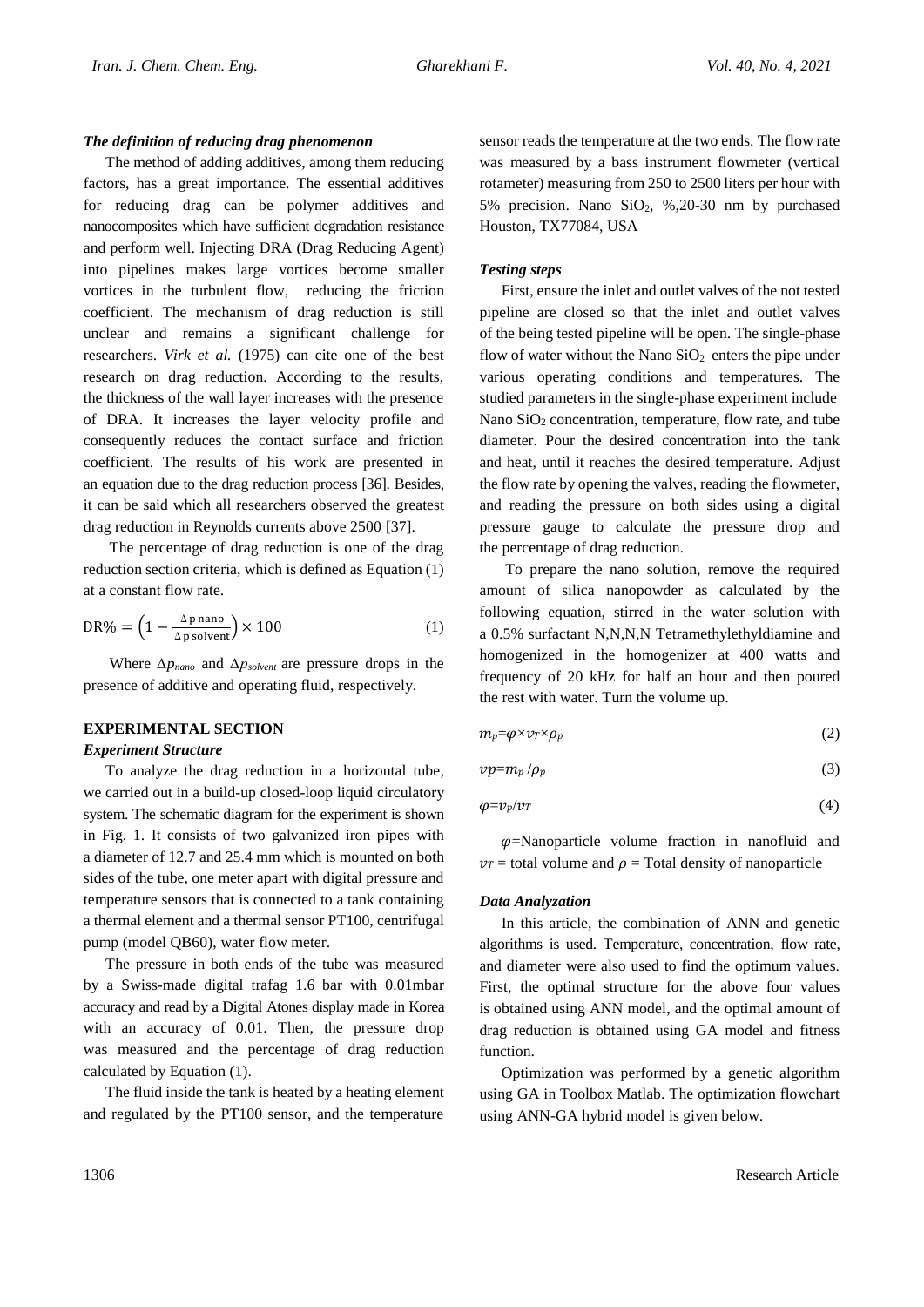

*Fig. 1: Schematic diagram of closed-loop circulation system.*



*Fig. 2: Considered Model for combining genetic algorithm with the neural network.*

#### *Artificial Neural Network (ANN)*

In this paper, the MultiLayer Perceptron (MLP) neural network was employed for effective variable modeling. This type can be mentioned as one of the most popular feedforward networks [38]. In this design, the network consists of several layers. The input layer comprises the neurons collecting the input value, the hidden layer(s) with interconnected neurons, and the output layer(s) with neurons reproducing output values. The number of neurons in the input and output layer respectively represents the number of independent and dependent variables [39]. The unique design of an ANN performed depends on the scientific problem.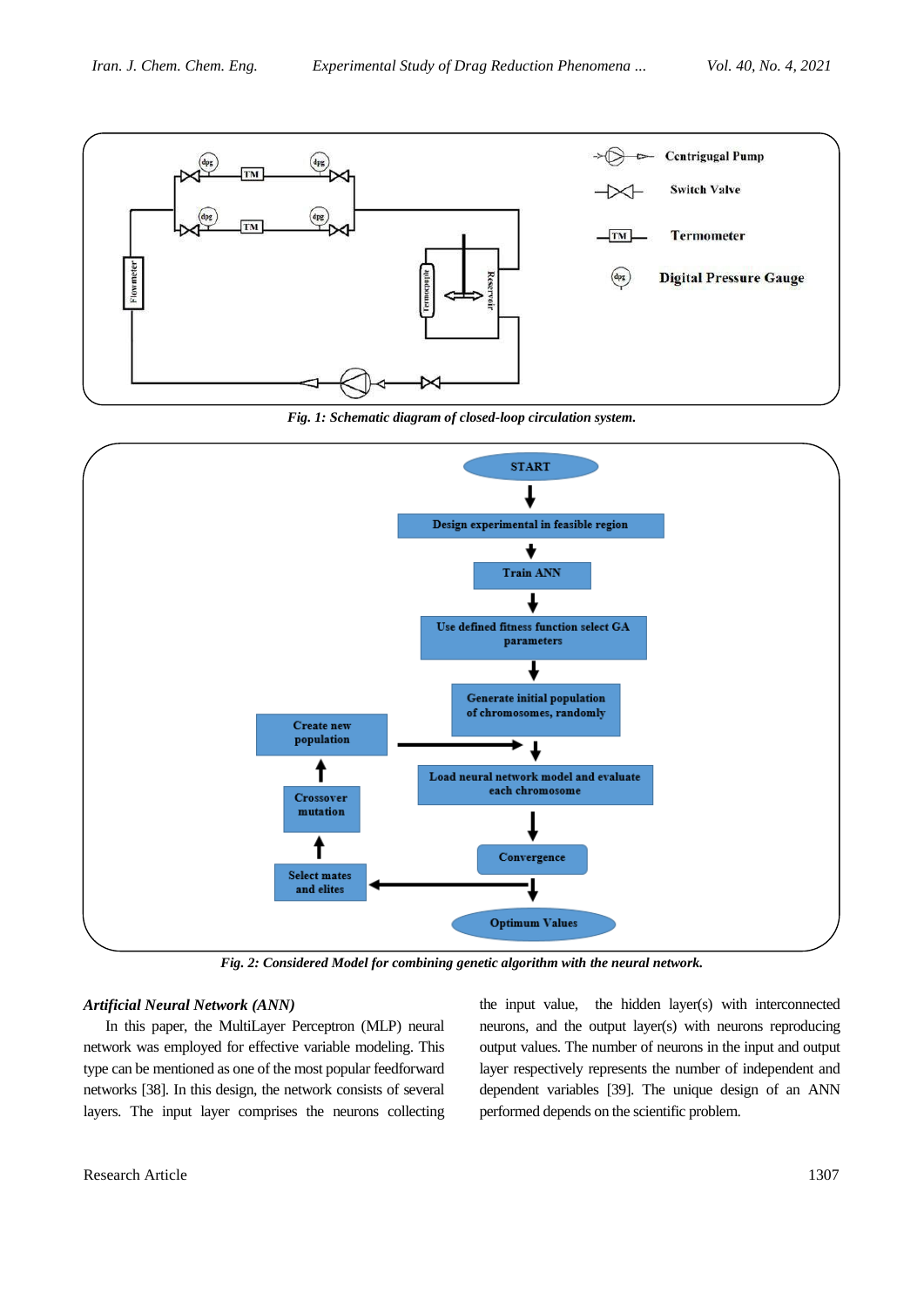The considered network in this investigation was simulated by computer code writing in MATLAB 8.1 software. The network was made up of an input layer with four neurons, consists of four variables related to drag reduction (Pipe Diameter, temperature, concentration, flow rate) and one output layer with one neuron, corresponding to the drag reduction. In this paper, it is assumed the application of one hidden layer in MLP structure is equally efficient as more hidden layers for problem-solving. Nevertheless, there is no overall principle to find several hidden layers. Due to this fact, a single hidden layer was applied for model designing in this paper [40,41]. The few neurons in the hidden layer negatively affect the relation modeling of input and output data while employing too many neurons leads to overfitting. Because of this reason, the quantity of neurons in the hidden layer as the most important parameter in the establishment of ANN model has to be optimized. The developed ANN consists of a vast number of neurons. Link strengths among neurons are diverse, and due to this fact, the signal passed through neurons has different weights [\[42\]](#page-10-10).

In each neuron, to enhance or reduce the total of weighted inputs, bias requires to be computed. In the next stage, bypassing the weighted sum of inputs through the various transfer functions, as neuron activation functions, the output signal would be generated [\[43\]](#page-10-11).

It should be mentioned, normalizing input data between -1 to +1 is essential before training  $(Eq. (5))$ 

$$
X_i = \left(2\frac{(x_i - x_{\min})}{(x_{\max} - x_{\min})}\right) - 1\tag{5}
$$

In the equation,  $x_i$  and  $Xi$  are related to the natural and coded value regarding the ith variable, while *xmax* and *xmin* are the maximum and the minimum amount of each variable, respectively.

Evaluating the established model using k-fold cross validation investigations was done. For more evaluation, the designed ANN was studied due to the coefficient of determination, R<sup>2</sup>, Average Relative Deviation % (ARD %), Mean Square Error (MSE), and Root Mean Square Error (RMSE). The statistical formula of these factors is given in equations (6-9) [\[42\]](#page-10-10).

$$
R^{2} = 1 - \frac{\sum_{i=1}^{n} (y_{nn} - y_{exp})^{2}}{\sum_{i=1}^{n} (y_{exp} - \overline{y})^{2}}
$$
(6)

$$
ARD\% = \sum_{i=1}^{n} \left( \frac{\left| (y_{nn} - y_{exp}) \right|}{n y_{exp}} \right) \times 100 \tag{7}
$$

$$
M SE = \left( \sum_{i=1}^{n} \left( y_{nn} - y_{exp} \right)^{2} / n \right)
$$
 (8)

$$
RMSE = \left(\sum_{i=1}^{n} (y_{nn} - y_{exp})^{2} / n\right)^{1/2}
$$
 (9)

In the above equations, *n* subscript represents the number of data, *yexp* is the predicted value of the network in i'th observation, and *ynn* is the actual output from the i'th test. The average of experimental output is represented by  $\overline{y}$ .

The validated networks were used for evaluating the effect of different input parameters on response. The relative significance of input variables was determined due to Eq. (10) [\[44\]](#page-10-12).

$$
I_{j} = \frac{\sum_{m=1}^{m=N_{h}} \left( \left( \frac{\left| w \right|_{jm}^{ih} \right|}{\sum_{k=1}^{N_{i}} \left| w \right|_{jm}} \right) \times \left| w \right|_{mn}^{ho} \right)}{\sum_{k=1}^{k=N_{h}} \left\{ \sum_{m=1}^{m=N_{h}} \left( \left( \frac{\left| w \right|_{jm}^{ih} \right|}{\sum_{k=1}^{N_{i}} \left| w \right|_{jm}} \right) \times \left| w \right|_{mn}^{ho} \right) \right\}}
$$
(10)

Where it means the relative significance of jth parameter.  $N_i$  and  $N_h$  are the numbers of neurons in the input and hidden layer, respectively. We indicate the link weights. 'K'; 'm' and 'n' indices present the input, hidden, and output neurons, sequentially.

#### **RESULTS AND DISCUSSION**

In this part of our study, pipe diameter, water temperature, Concentration of Nanofluid, and flow rate as necessary and useful process parameters on drag reduction were modeled by applying a multilayer feed-forward neural network. First, the training data (input data) related to the experimental Drag Reduction condition have been collected for neural network establishment. For ANN training, a group of input and output data is needed. So, the experimental data (144 points) were randomly separated into training and test sets (respectively 85%,15%). The training data were applied for network training, weight calculation, and network parameters computation. The test data were used for the validation and assessment of established model. The method which used for neuron number optimization in the generated ANN is presented in Fig. 3.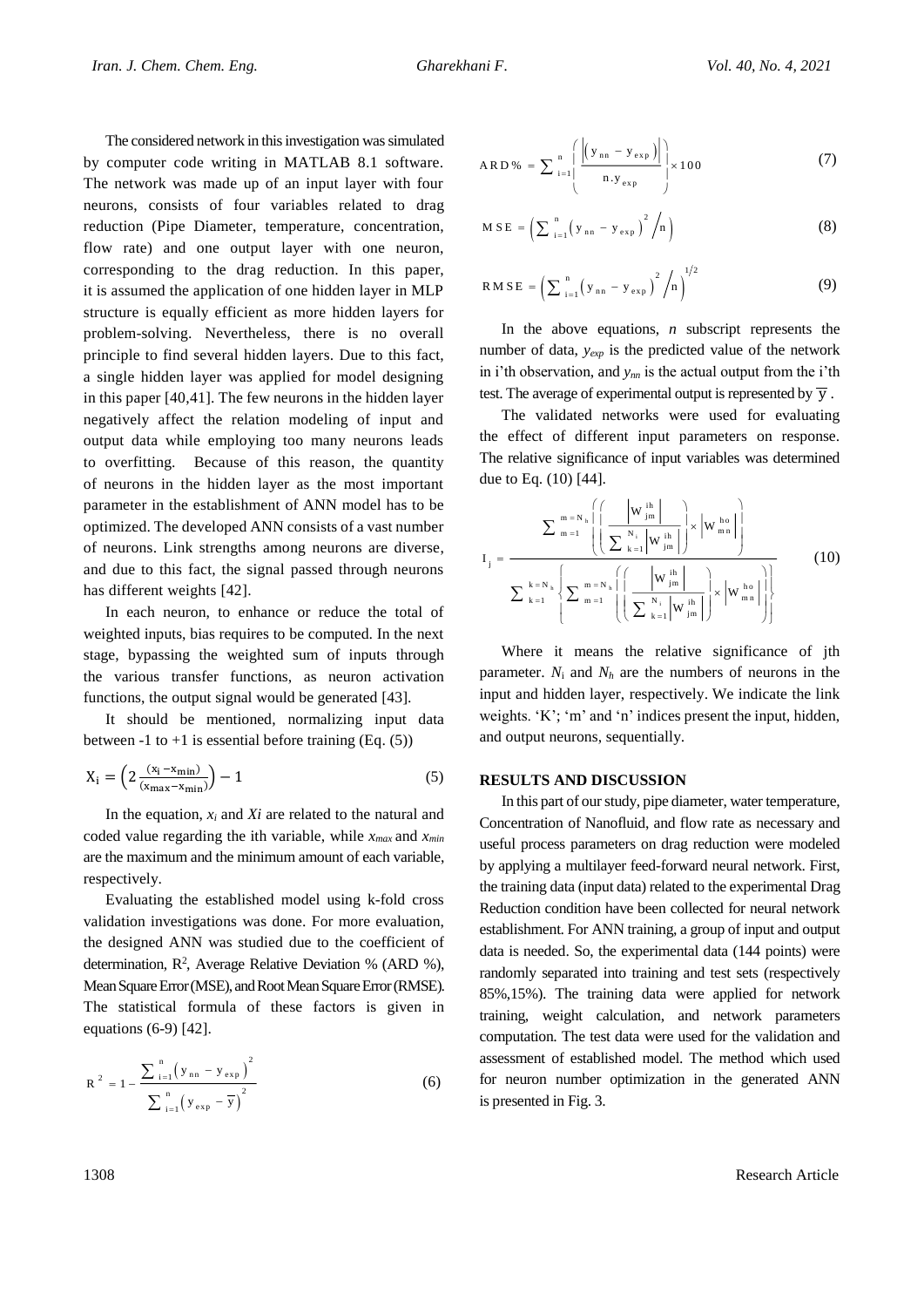

*Fig. 3: Neural network topology, inputs, and outputs connected through a hidden layer***.**

In this manner, the number of hidden layer neurons was varied from 5-10. It is understood that the best performance of the network would be achieved with 9 neurons. The graphical schema of this network is presented in Fig. 4.

Investigating the obtained network generalization was processed by the method of k-fold cross-validation. In this manner,15% of the whole dataset was selected as test data, and the whole dataset was separated into 8 subsets, and for each subset, 7 data points randomly were chosen as test datasets. The remained data were applied for training and model validation. The relating test data for each sector is mentioned in Table 1.

The related RMSE values to training and testing data in the different subsets, along with the average values, are shown in Fig. 5. Nonsignificant change in the RMSE value causes appropriate generalization ability for different sectors of selected structures (4.9.1).

After the best topology establishment, calculating the network parameters as appropriate indices for evaluating the designed ANN was carried out. The amount of these parameters for the established network is shown in Table 2. The predicted drag reduction percent versus



*Fig. 4: ARD versus the number of neurons in the hidden layer.*

the experimental values, which were collected for training and test data are shown in Fig 6.

As it is clear from this figure for training, and test sets of data, the whole data set  $R^2$ values is near to unity (more than 0.9982,0.9890,0.9998, respectively) which shows the predicted drag reduction percent is in good agreement with the empirical data. The resulted values for  $\mathbb{R}^2$  represent the established network is well trained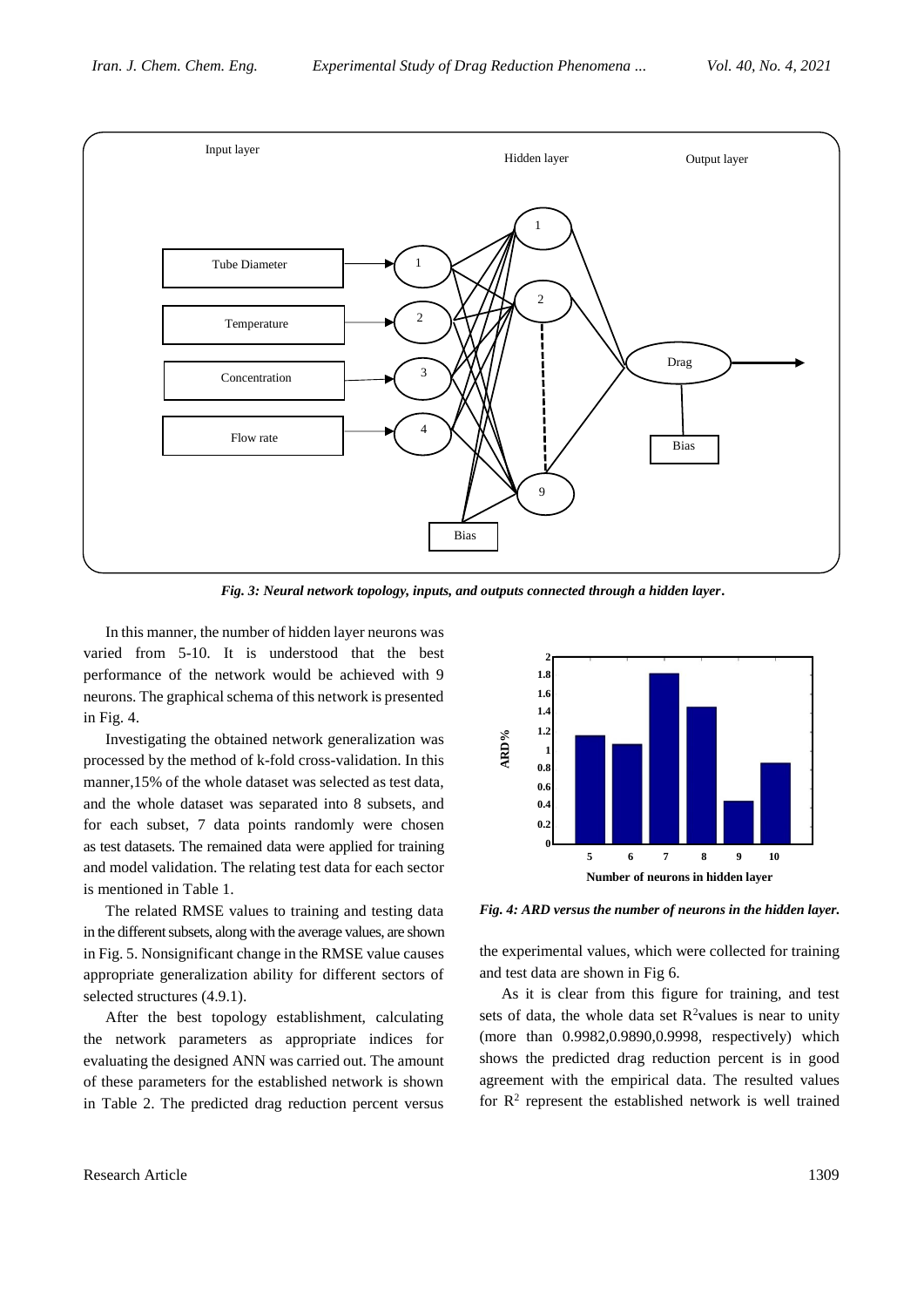| Category       | Test data |      |      |      |      |      |       |
|----------------|-----------|------|------|------|------|------|-------|
| $\mathbf{1}$   | 7.9       | 13.2 | 7.9  | 15.9 | 11.6 | 13.5 | 19.2  |
| 2              | 19.5      | 7.9  | 12   | 11.9 | 13.5 | 13.5 | 20    |
| 3              | 19.5      | 8.7  | 19.5 | 15   | 11.6 | 13.5 | 6.0   |
| $\overline{4}$ | 13.2      | 13.5 | 19.2 | 13.5 | 19.2 | 6    | 12.3  |
| 5              | 19.5      | 8.7  | 12   | 15   | 19.2 | 13.5 | 12.3  |
| 6              | 19.5      | 11.9 | 19.2 | 19.2 | 9    | 15.5 | $7.5$ |
| $\tau$         | 7.9       | 19.5 | 15   | 13.5 | 13.5 | 9    | 15.5  |
| 8              | 7.9       | 19.5 | 11.9 | 19.2 | 9.5  | 13.5 | 19.2  |

*Table1. Test data in each category for the 8-fold cross-validation method.*

| Table 2: Performance of optimum ANN model (silica Nano oxide). |  |  |  |
|----------------------------------------------------------------|--|--|--|
|----------------------------------------------------------------|--|--|--|

| Source | Training | Test   | All    |
|--------|----------|--------|--------|
| $R^2$  | 0.9998   | 0.9890 | 0.9982 |
| RMSE   | 0.0525   | 0.3747 | 0.1718 |
| ARD    | 0.1169   | 1.9423 | 0.4719 |



*Fig. 5: RMSE values of each selected fold in 8-fold crossvalidation method for optimal topology (4.9.1.*

Fig. 7 shows the error histogram. This schema shows the error dispersal from the predicted amount.

 $Error=y_{nn}-y_{exp}$  (11)

The disturbance near-zero illustrates the reliability of the established model.

Fig. 8**.** represents the relative significance of each variable. Considering this figure, the noticeable effect of all input variables on drag reduction percent is apparent.

The significance order of variable is as follow: concentration> Temprature> flow rate>tube diameter

## *Algorithm genetic model*

This study's primary purpose is to determine the optimal parameters to obtain the most drag reduction using a genetic algorithm. Therefore, the optimization results were obtained from the genetic algorithm method using the coding model in Matlab. The starting and ending values for useful parameters are given in Table 3.

The optimum values for pipe diameter, temperature, concentration, and flow rate were obtained after applying the above conditions and executing the optimization program, as shown in Table 4. Under these conditions, the experimental drag reduction amount was 25.7%, which is in accordance with the predictive amount of 25.84%.

The chart of fitness values is shown below in Fig. 9. Optimization results have been achieved in 51 generations.

## **CONCLUSIONS**

In the present study, a single-phase fluid flow laboratory model was designed. We chose nano  $SiO<sub>2</sub>$ to increase the percentage of drag reduction. Four parameters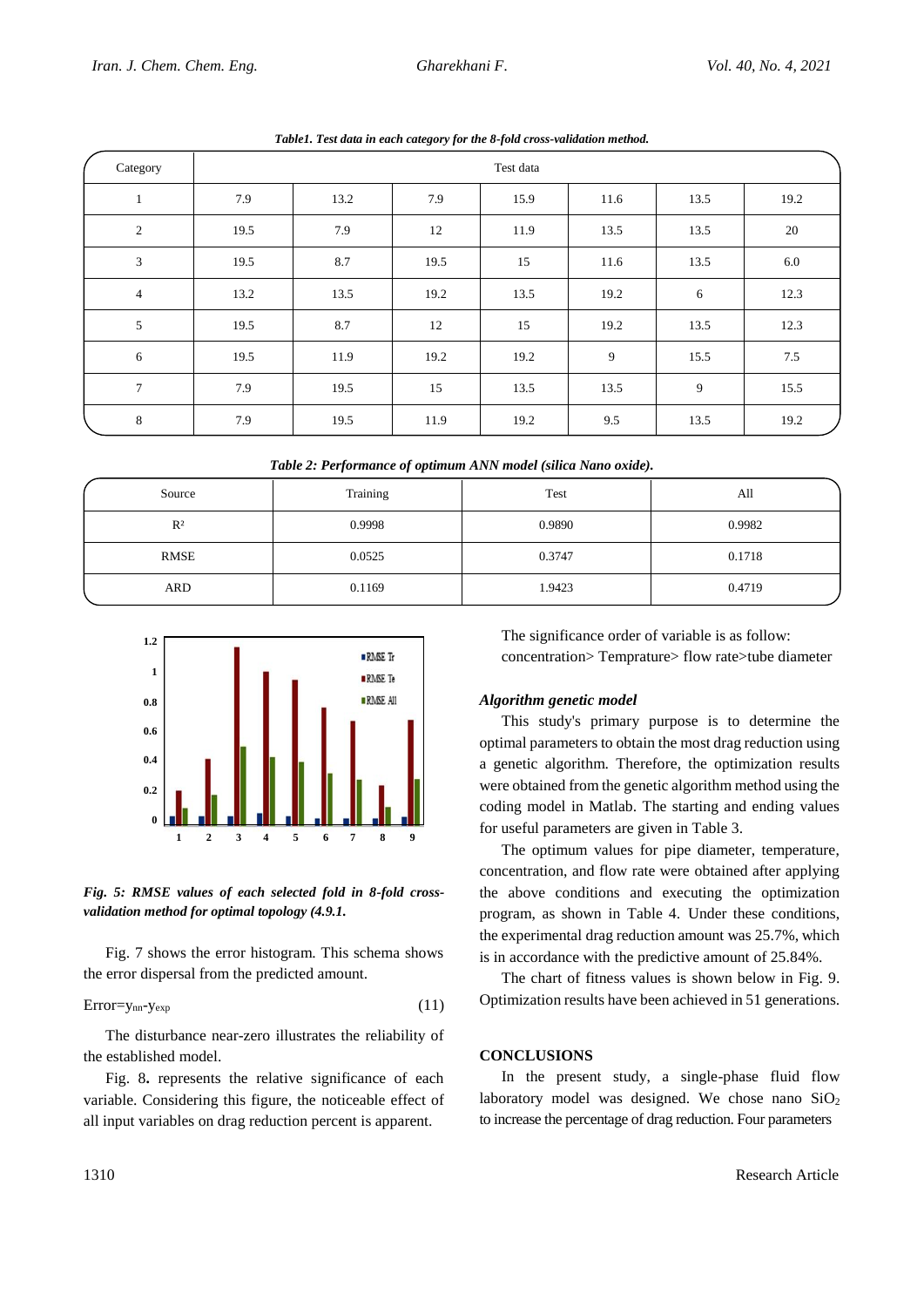

*Fig. 6: Experimental values versus prediction.*





*Fig. 7: Error disturbance histogram. Fig. 8: Relative significance of input parameters on Drag.*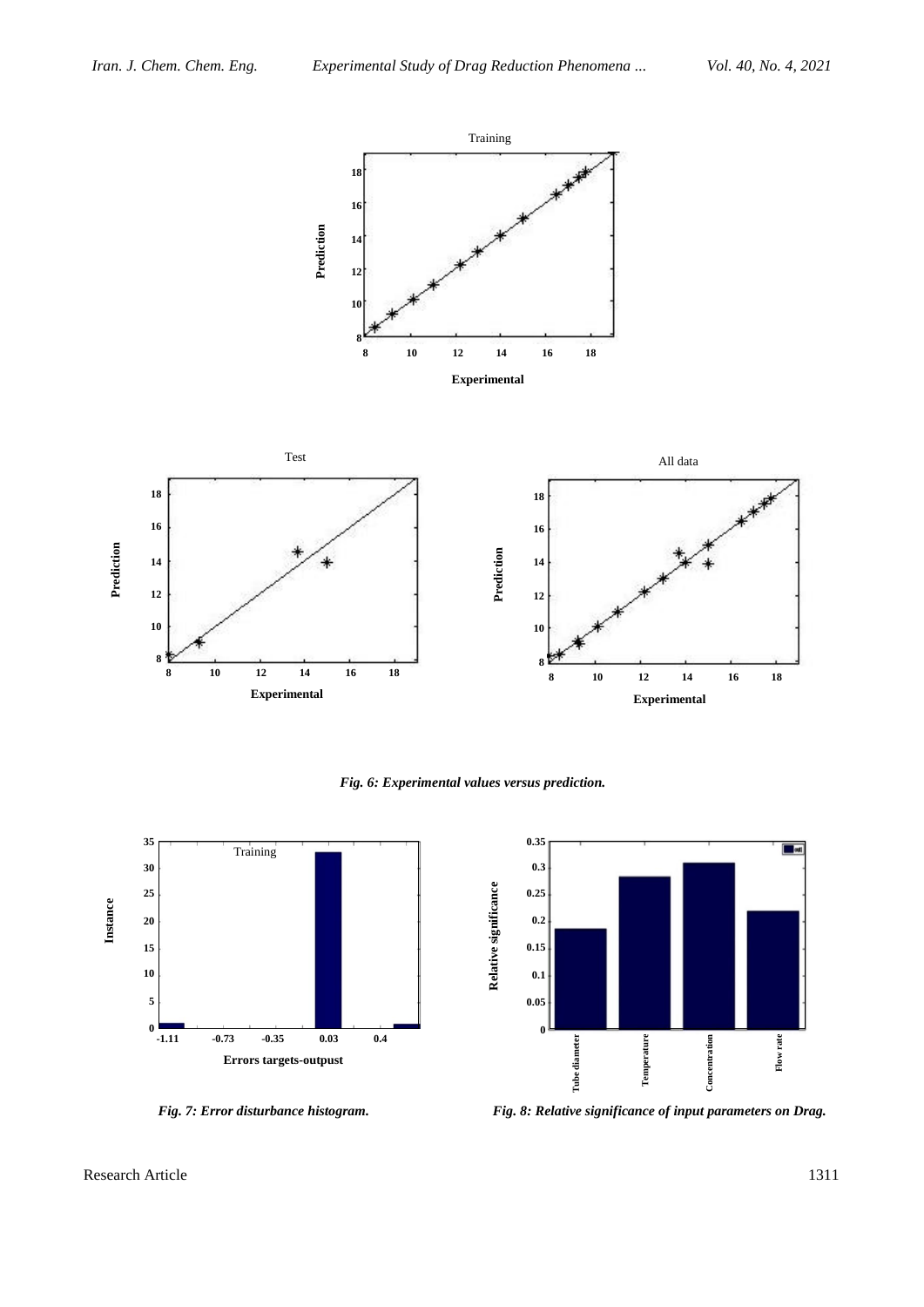| Parameters               | Lower bound | Upper bound |
|--------------------------|-------------|-------------|
| Tube Diameter(mm)        | 12.7        | 25.4        |
| Temperature( ${}^{0}$ C) | 26          | 46          |
| Concentration (ppm)      | 0.25        | 0.75        |
| Flow rate $(l/h)$        | 700         | 1500        |

*Table 4: Optimal values of parameters.*

*Table 3: Lower bound and upper bond should have been mentioned.*

|  | Parameters                | Optimum value |  |
|--|---------------------------|---------------|--|
|  | Tube Diameter             | 12.7          |  |
|  | Temperature               | 41.07         |  |
|  | Concentration             | 0.628         |  |
|  | Flow rate                 | 1441.84       |  |
|  | Drag reduction percentage | 25.84%        |  |



*Fig. 9: The best condition has been achieved in 51 generations.*

of nano concentration, flow rate, temperature, tube diameter were studied. Nanosio<sub>2</sub> was dissolved and homogenized in tap water by N,N,N,N Tetramethylethyldiamine surfactant using a stirrer and homogenizer. Tap water was 370 ppm total hardness and 7.6 pH. Nano  $SiO<sub>2</sub>$  was investigated at three concentrations of 0.25,0.5,0.75 ppm, and flow rate at 700,1000,1500l/h and temperatures of  $26,36,46$  ° c and 12.7 and 25.4 mm galvanized iron pipes. The neural network system and the genetic algorithm were used to optimize and obtain the optimum. The neural network structure with an input layer consisting of four neurons which were related to processing variables, and an output layer with one neuron

(drag reduction percent), were applied to this investigation. The high amount of  $\mathbb{R}^2$  for training, test, and all data, 0.9998,0.9890,0.9982 respectively, which were near to unity, show a negligible lack of fit, and validate the models' accuracy.

It was found that all four variables play a prominent role in the drag reduction percentage, and the optimum values for the form variables are 12.7 mm,41.07 0C,0.628 ppm,1441.84 l/h. Under these conditions, the experimental drag reduction amount reaches 25.7%, which is in accordance with the predictive amount of 25.84%.

Declarations: We confirm that the manuscript was read and approved by all named authors which there are no other persons who satisfied the criteria for authorship but are not listed.

*Received : Aug. 7, 2020 ; Accepted : Feb. 1, 2021*

## **REFERENCES**

- <span id="page-8-0"></span>[1] Toms B.A., [On the Early Experiments on Drag](https://aip.scitation.org/doi/pdf/10.1063/1.861757)  [Reduction by Polymers,](https://aip.scitation.org/doi/pdf/10.1063/1.861757) *Phys. Fluids.*, **20(10)**: 3-5 (1977).
- <span id="page-8-2"></span><span id="page-8-1"></span>[2] Gu W., Kawaguchi Y., Wang D., Akihiro S., [Experimental Study of Turbulence Transport](https://asmedigitalcollection.asme.org/fluidsengineering/article-abstract/132/5/051204/455460)  in a [Dilute Surfactant Solution Flow Investigated](https://asmedigitalcollection.asme.org/fluidsengineering/article-abstract/132/5/051204/455460)  [by PIV,](https://asmedigitalcollection.asme.org/fluidsengineering/article-abstract/132/5/051204/455460) *J. Fluids Eng.,* **132(5)**: 051204 (2010).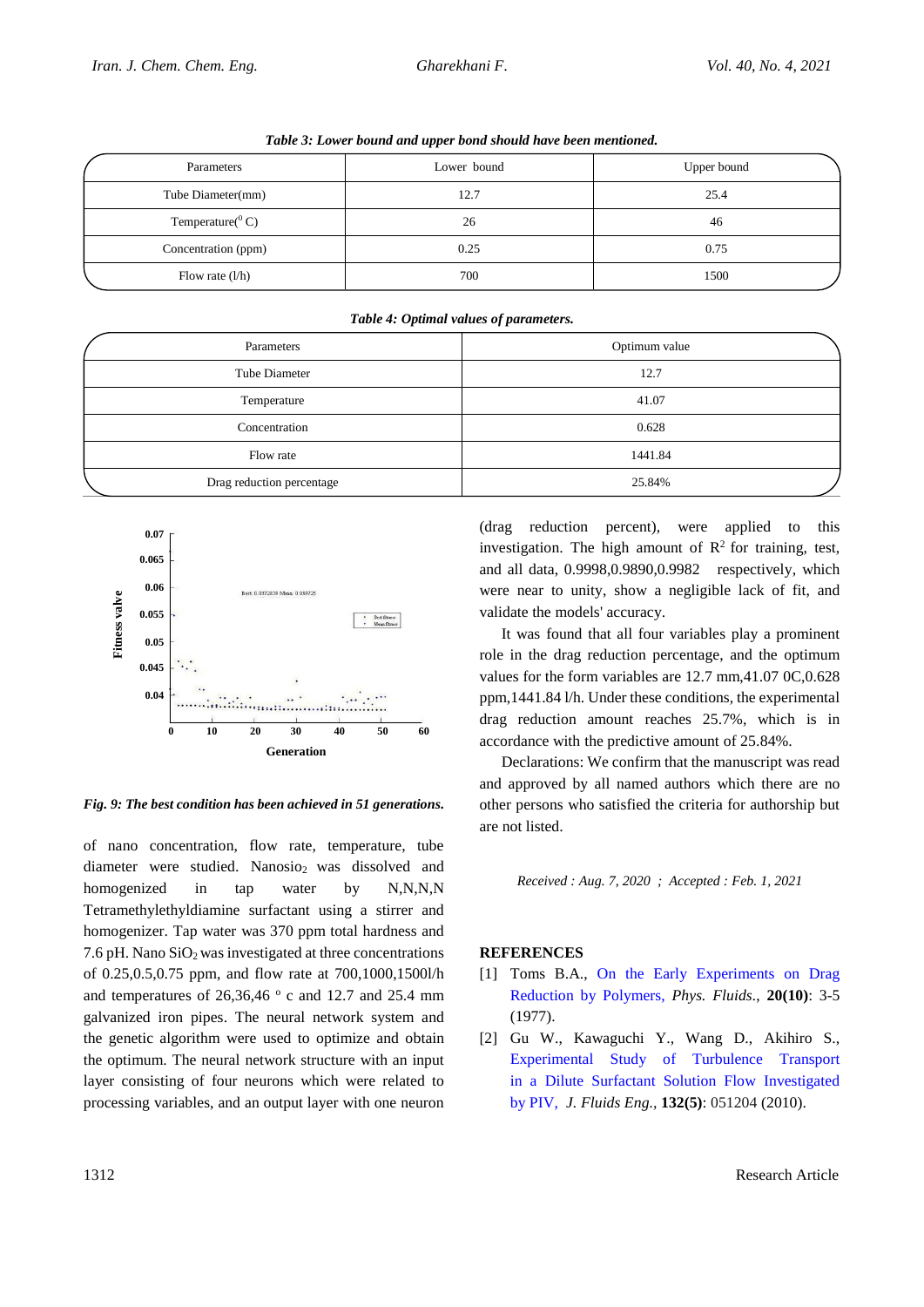- <span id="page-9-0"></span>[3] Kamel A.H., Shah S N., [Maximum Drag Reduction](https://asmedigitalcollection.asme.org/fluidsengineering/article-abstract/135/3/031201/373979/Maximum-Drag-Reduction-Asymptote-for-Surfactant)  [Asymptote for Surfactant-Based Fluids in Circular](https://asmedigitalcollection.asme.org/fluidsengineering/article-abstract/135/3/031201/373979/Maximum-Drag-Reduction-Asymptote-for-Surfactant)  [Coiled Tubing,](https://asmedigitalcollection.asme.org/fluidsengineering/article-abstract/135/3/031201/373979/Maximum-Drag-Reduction-Asymptote-for-Surfactant) *J. Fluids Eng.,* **135(3)**: 031201 (2013).
- <span id="page-9-1"></span>[4] Savins J.G., [A Stress-Controlled Drag-Reduction](https://link.springer.com/content/pdf/10.1007/BF01984629.pdf)  [Phenomenon,](https://link.springer.com/content/pdf/10.1007/BF01984629.pdf) *Rheol. Acta*, **6(4)**:323-30 (1967).
- [5] Abubakar A., Al-Hashmi A., Al-Wahaibi T., Al-Wahaibi Y., Al-Ajmi A., Eshrati M., [Parameters of](https://journals.sagepub.com/doi/abs/10.1155/2014/202073)  [Drag Reducing Polymers and Drag Reduction](https://journals.sagepub.com/doi/abs/10.1155/2014/202073)  [Performance in Single-Phase Water Flow,](https://journals.sagepub.com/doi/abs/10.1155/2014/202073) *J. Adv. Mech. Eng. Sci.,* **6**: 202073 (2014).
- <span id="page-9-2"></span>[6] Karami H.R., Rahimi M., Ovaysi S., [Degradation of](https://idp.springer.com/authorize/casa?redirect_uri=https://link.springer.com/article/10.1007/s11814-017-0264-1&casa_token=mae_p0j6J2wAAAAA:f4322zdL4RlJUD8kHGjMnQSJfmxibtfrGYjM15yh1r_PlmsQa64mjQmirclPHZGESE8kq9GlSA_e5xj_6OI)  [Drag Reducing Polymers in Aqueous Solutions,](https://idp.springer.com/authorize/casa?redirect_uri=https://link.springer.com/article/10.1007/s11814-017-0264-1&casa_token=mae_p0j6J2wAAAAA:f4322zdL4RlJUD8kHGjMnQSJfmxibtfrGYjM15yh1r_PlmsQa64mjQmirclPHZGESE8kq9GlSA_e5xj_6OI) *Korean J. Chem. Eng.,* **35(1)**: 34-43 (2018).
- [7] Volokh K., An Explanation of [the Drag Reduction](https://idp.springer.com/authorize/casa?redirect_uri=https://link.springer.com/article/10.1007/s00707-018-2206-3&casa_token=UA5hiZR_8k4AAAAA:Pm7-gWxOAT8vP8FM8lpuLTzr6ipG-OTm62DhEJpgUbkIsj1pMfx2X7E2Fh-_FLSbomyycmZJiROTGto2Ah4) *via* [Polymer Solute,](https://idp.springer.com/authorize/casa?redirect_uri=https://link.springer.com/article/10.1007/s00707-018-2206-3&casa_token=UA5hiZR_8k4AAAAA:Pm7-gWxOAT8vP8FM8lpuLTzr6ipG-OTm62DhEJpgUbkIsj1pMfx2X7E2Fh-_FLSbomyycmZJiROTGto2Ah4) *Acta Mechanica*, **229(10)**: 4295- 4301 (2018).
- [8] Chai Y., Li X., Geng J., Pan J., Huang Y., Jing D., [Mechanistic Study of Drag Reduction in Turbulent](https://idp.springer.com/authorize/casa?redirect_uri=https://link.springer.com/article/10.1007/s00396-019-04525-2&casa_token=9eaBpJW6wXwAAAAA:iOPXhOSv7iu6MZ1uaqtIOqTYR5ynh06JU0bfcIBiWwXKbWCobfLDiT6H2xJuX2nTcXtvi9_dpRgo9pjYotw)  [Pipeline Flow over Anionic Polymer and Surfactant](https://idp.springer.com/authorize/casa?redirect_uri=https://link.springer.com/article/10.1007/s00396-019-04525-2&casa_token=9eaBpJW6wXwAAAAA:iOPXhOSv7iu6MZ1uaqtIOqTYR5ynh06JU0bfcIBiWwXKbWCobfLDiT6H2xJuX2nTcXtvi9_dpRgo9pjYotw)  [Mixtures,](https://idp.springer.com/authorize/casa?redirect_uri=https://link.springer.com/article/10.1007/s00396-019-04525-2&casa_token=9eaBpJW6wXwAAAAA:iOPXhOSv7iu6MZ1uaqtIOqTYR5ynh06JU0bfcIBiWwXKbWCobfLDiT6H2xJuX2nTcXtvi9_dpRgo9pjYotw) *Colloid Polym. Sci.,* **297(7-8)**: 1025-1035 (2019).
- [9] Nalwa H., Nanostructured Materials and Nanotechnology (Concise ed.). Academic Press, San Diego (2002)
- <span id="page-9-3"></span>[10] Trisaksri V., Wongwises S., [Critical Review of Heat](https://www.sciencedirect.com/science/article/pii/S1364032105000444)  [Transfer Characteristics of Nanofluids,](https://www.sciencedirect.com/science/article/pii/S1364032105000444) *Renewable Sustainable Energy Rev.,* **11(3)**: 512-23 (2007).
- <span id="page-9-4"></span>[11] Keblinski P., Eastman J A., Cahill D G., [Nanofluids](https://www.sciencedirect.com/science/article/pii/S1369702105709366)  [for Thermal Transport,](https://www.sciencedirect.com/science/article/pii/S1369702105709366) *Mater. Today*, **8(6)**: 36-44 (2005).
- [12] Singh K., Sharma S., Gangacharyulu D., Experimental Study of Thermophysical Properties of Al<sub>2</sub>O<sub>3</sub>/Water Nanofluid, *Int. J. Mech. Eng*., **3(2)**: 229-33 (2013).
- [13] Cabaleiro D., Colla L., Agresti F., Lugo L., Fedele L., [Transport Properties and Heat Transfer Coefficients](https://www.sciencedirect.com/science/article/pii/S001793101500561X)  [of ZnO/\(Ethylene Glycol+ Water\) Nanofluids,](https://www.sciencedirect.com/science/article/pii/S001793101500561X) *Int. J. Heat Mass Transfer,* **89**:433-443 (2015).
- [14] Aly W.I., [Numerical Study on Turbulent Heat](https://www.sciencedirect.com/science/article/pii/S0196890413008078)  [Transfer and Pressure Drop of Nanofluid in Coiled](https://www.sciencedirect.com/science/article/pii/S0196890413008078)  [Tube-in-Tube Heat Exchangers,](https://www.sciencedirect.com/science/article/pii/S0196890413008078) *Energy Convers. Manage.,* **79**: 304-316 (2014).
- [15] Mohebbi K., Rafee R., Talebi F., [Effects of Rib](http://www.ijcce.ac.ir/m/article_14753.html)  [Shapes on Heat Transfer Characteristics of Turbulent](http://www.ijcce.ac.ir/m/article_14753.html)  Flow of Al<sub>2</sub>O<sub>3</sub>[-Water Nanofluid Inside Ribbed Tubes,](http://www.ijcce.ac.ir/m/article_14753.html) *Iran. J. Chem. Chem. Eng. (IJCCE)*, **34(3)**: 61-77 (2015).
- [16] Jafari A., Shahmohammadi A., Mousavi S M., [CFD](http://www.ijcce.ac.ir/article_12686.html)  [Investigation of Gravitational Sedimentation Effect](http://www.ijcce.ac.ir/article_12686.html)  [on Heat Transfer of a](http://www.ijcce.ac.ir/article_12686.html) Nano-Ferrofluid, *Iran. J. Chem. Chem. Eng. (IJCCE)*, **34(1)**: 87-96 (2015).
- <span id="page-9-5"></span>[17] Liu R., Wei X., Tao D., Zhao Y.[, Study of Preparation](https://www.sciencedirect.com/science/article/pii/S0301679X09003636)  [and Tribological Properties of Rare Earth Nanoparticles](https://www.sciencedirect.com/science/article/pii/S0301679X09003636)  [in Lubricating Oil,](https://www.sciencedirect.com/science/article/pii/S0301679X09003636) *Tribol. Int.,* **43(5-6)**: 1082-1086 (2010).
- [18] Garbacz H., Grądzka-Dahlke M.,Kurzydłowski K J., [The Tribological Properties of Nano-Titanium](https://www.sciencedirect.com/science/article/pii/S0043164807004589)  [Obtained by Hydrostatic Extrusion,](https://www.sciencedirect.com/science/article/pii/S0043164807004589) *Wear*, **263(1-6)**: 572-578 (2007).
- [19] Wu Y., Tsui W., Liu T., [Experimental Analysis of](https://www.sciencedirect.com/science/article/pii/S0043164806003292)  [Tribological Properties of Lubricating Oils with](https://www.sciencedirect.com/science/article/pii/S0043164806003292)  [Nanoparticle Additives,](https://www.sciencedirect.com/science/article/pii/S0043164806003292) *Wear*, **262(7-8)**: 819-825 (2007).
- [20] Li X., Cao Z., Zhang Z., Dang H., [Surface-](https://www.sciencedirect.com/science/article/pii/S0169433205014698)Modification in Situ of Nano-Si $O_2$  and its Structure [and Tribological Properties,](https://www.sciencedirect.com/science/article/pii/S0169433205014698) *Appl. Surf. Sci.*, **252(22)**: 7856-7861 (2006).
- [21] Peng D., Kang Y., Hwang R., Shyr S., Chang Y., [Tribological Properties of Diamond and SiO](https://www.sciencedirect.com/science/article/pii/S0301679X09000061)<sup>2</sup> [Nanoparticles Added in Paraffin,](https://www.sciencedirect.com/science/article/pii/S0301679X09000061) *Tribol. Int.*, **42(6)**: 911-917 (2009).
- [22] Drzazga M., Gierczycki A., Dzido G., Lemanowicz M., [Influence of Nonionic Surfactant Addition on Drag](https://www.sciencedirect.com/science/article/pii/S1004954113604474)  [Reduction of Water Based Nanofluid in a](https://www.sciencedirect.com/science/article/pii/S1004954113604474) Small [Diameter Pipe,](https://www.sciencedirect.com/science/article/pii/S1004954113604474) *Chin. J. Chem. Eng.,* **21(1)**: 104-108 (2013).
- [23] Fotukian S., Esfahany M.N., Experimental Study of [Turbulent Convective Heat Transfer and Pressure](https://www.sciencedirect.com/science/article/pii/S0735193309002486)  [Drop of Dilute Cuo/Water Nanofluid Inside](https://www.sciencedirect.com/science/article/pii/S0735193309002486)  a [Circular Tube,](https://www.sciencedirect.com/science/article/pii/S0735193309002486) *Int. Commun. Heat Mass Transfer,* **37(2)**: 214-219 (2010).
- <span id="page-9-6"></span>[24] Tao X., Jiazheng Z., Kang X., [The Ball-Bearing](https://iopscience.iop.org/article/10.1088/0022-3727/29/11/029/meta)  [Effect of Diamond Nanoparticles as an Oil Additive,](https://iopscience.iop.org/article/10.1088/0022-3727/29/11/029/meta) *J. Phys. D: Appl. Phys.,* **29(11)**: 2932 (1996).
- <span id="page-9-7"></span>[25] Hu Z S., Lai R., Lou F., Wang L., Chen Z., Chen G., Dong J., [Preparation and Tribological Properties of](https://www.sciencedirect.com/science/article/pii/S0043164801008626)  [Nanometer Magnesium Borate as Lubricating Oil](https://www.sciencedirect.com/science/article/pii/S0043164801008626)  [Additive,](https://www.sciencedirect.com/science/article/pii/S0043164801008626) *Wear*, **252(5-6)**: 370-374 (2002).
- <span id="page-9-9"></span><span id="page-9-8"></span>[26] Phuoc T.X., Massoudi M., Chen R-H., Viscosity and [Thermal Conductivity of Nanofluids Containing](https://www.sciencedirect.com/science/article/pii/S1290072910002619)  [Multi-Walled Carbon Nanotubes Stabilized](https://www.sciencedirect.com/science/article/pii/S1290072910002619)  [by Chitosan,](https://www.sciencedirect.com/science/article/pii/S1290072910002619) *Int. J. Therm. Sci.,* **50(1)**: 12-18 (2011).